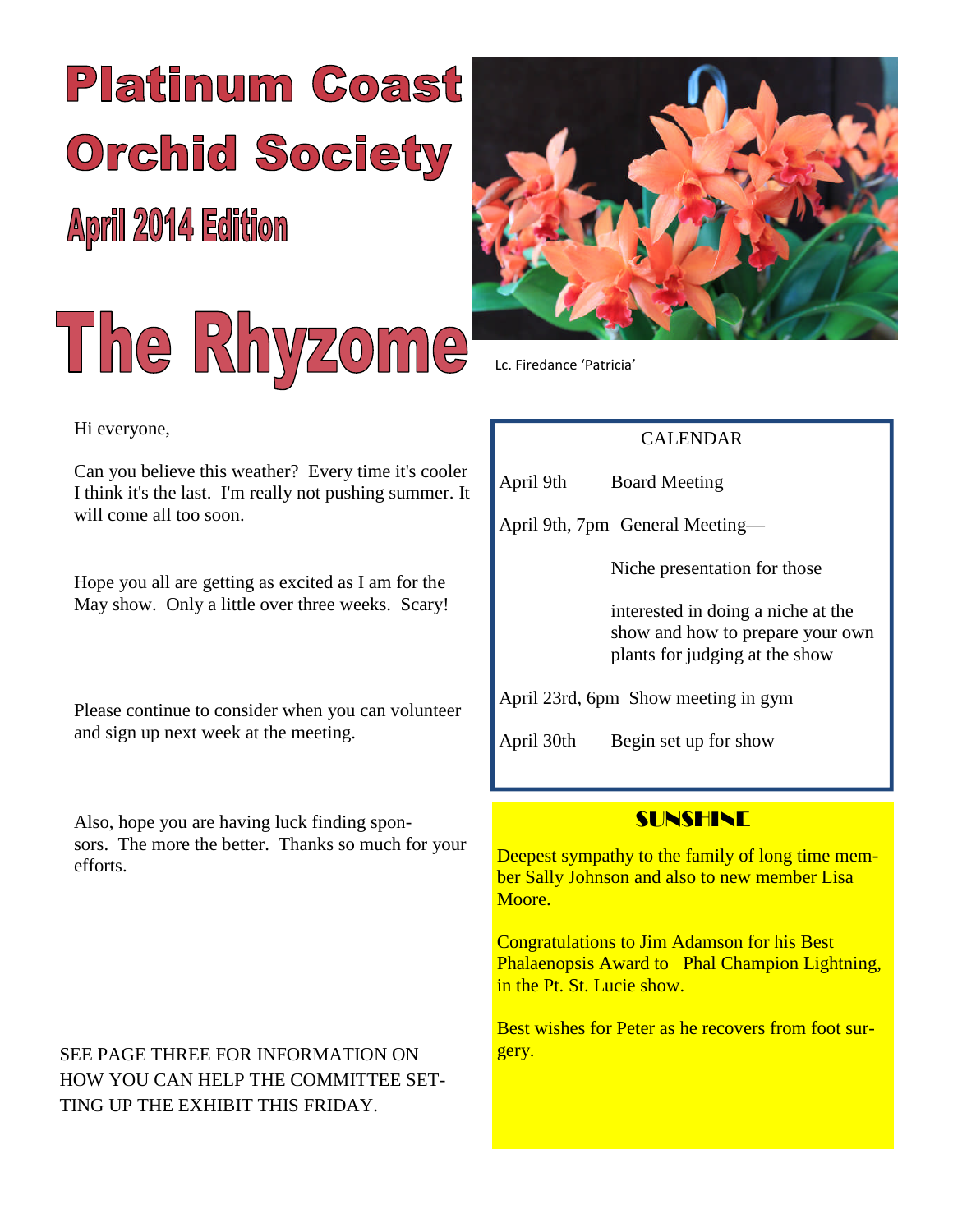## **2014 PCOS OFFICERS & CHAIRS PRESIDENT**

## **Cathy Virata**

**452-7952 President@PlatinumCoastOrchidSociety.org**

## **VICE PRESIDENT**

**BJ Hendriksen 452-0633 VP@PlatinumCoastOrchidSociety.org**

## **TREASURER**

**Joyce Schofield**

**783-5200 Treasurer@PlatinumCoastOrchidSociety.org**

**SECRETARY**

**Holly Pardi 604-9954 Secretary@PlatinumCoastOrchidSociety.org**

**PAST PRESIDENT Dennis Gollehon**

**427-6959**

## **DIRECTORS**

**Sally Pancoast**

**Camille Theobold**

**Nadine Kern**

**Marsha Lovas**

**MEMBERSHIP**

**Joyce Schofield**

**NEWSLETTER EDITOR**

**Patti Scholes**

**SUNSHINE/AOS LIASSON Betty Adamson**

**PLANT FORUM**

**Betty Adamson**

**HOSPITALITY/GREETER**

**Shearer Kennedy**

**Darlene Giers**

**EXHIBITS**

**Sally Pancoast**

**Joyce Schofield**

**PROGRAMS**

**Sally Pancoast**

**Joyce Schofield**

**PHOTOGRAPHER**

**Jan Castillo**

**Charlie Scholes**

**RAFFLE Karen Snee**

**PUBLICITY**

**Ann Colchin**

PCOS Embroidered Shirts

Platinum Coast Orchid Society with flower in the center.

Available at :

Robin's Nest Embroidery

1314 Clearlake Rd., Ste. 4

Cocoa, FL

Phone: 321-636-4320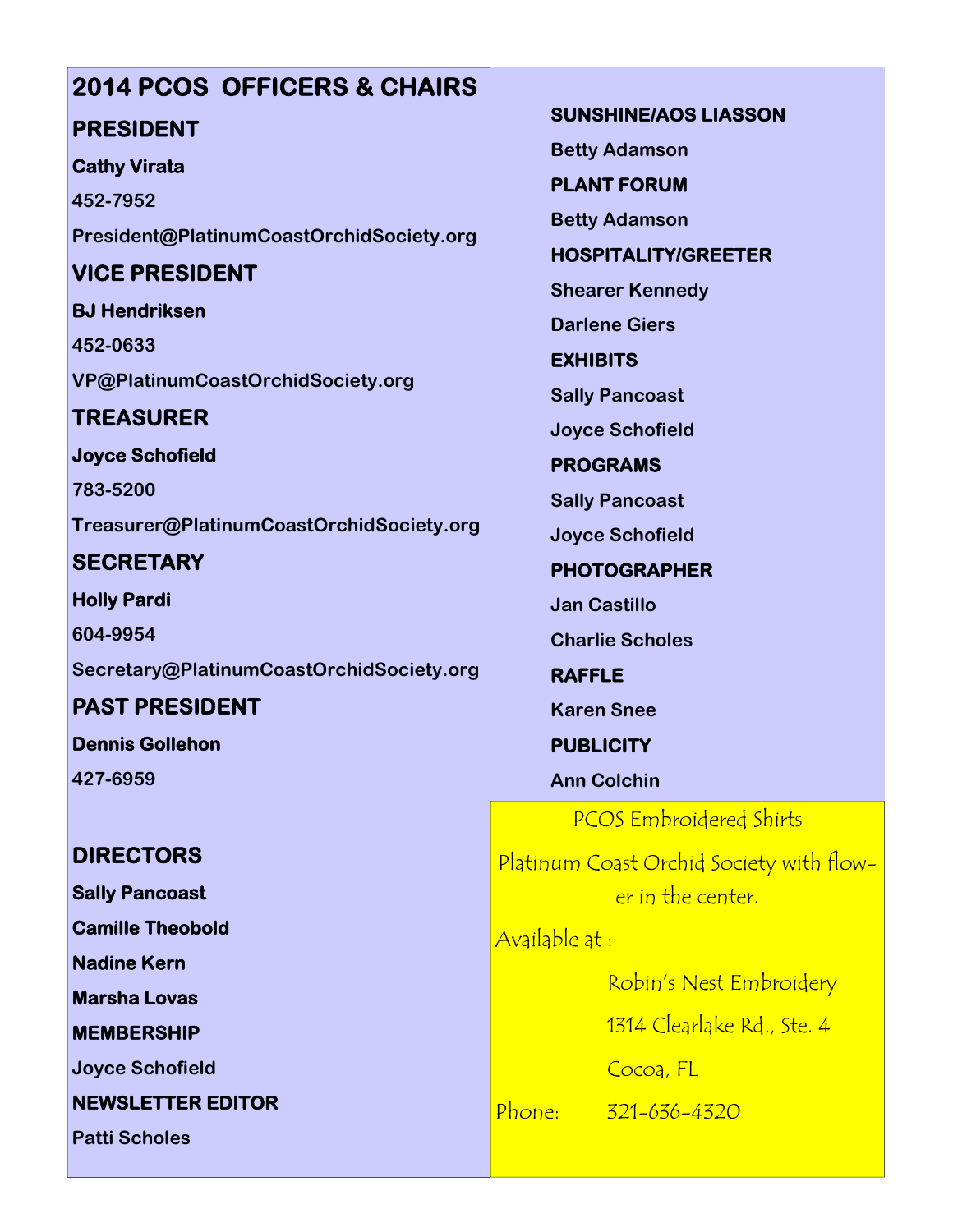# GREAT PLACES FOR MEMBERS TO FIND INFORMATION ON ORCHIDS:

1.. Programs—Take notes someday they will make sense

2. AOS Magazine articles. "Orchids" is available at every meeting. Check out the great articles in this month's edition.

3. Members— Ask longtime members about orchids, but realize that your yard and potting choices are key. We all use trial and error to succeed.

4. Internet sites—**www.aos.org**— This AOS site has the answer to almost any question.

Е

<u>TE E E CELE E ELE ELECTRICIA DE ELECTRICIA EL</u>

## **UPCOMING SHOWS**

| <b>Apr. 5-6</b>                              | <b>Central Florida Orchid Show</b><br><b>Maitland Civic Center</b><br>***PCOS is entering a tabletop<br>exhibit in this show |
|----------------------------------------------|------------------------------------------------------------------------------------------------------------------------------|
|                                              | Apr. 12-13 Tallahassee Orchid Soc. Show<br><b>Doyle Conner Ag. Bldg.</b>                                                     |
| Apr. 19-20Flamingo Gardens Orchid Show       |                                                                                                                              |
|                                              | Apr. 26-27 Vero Beach Orchid Society Show<br><b>3001 Riverside Park Dr., Vero B.</b>                                         |
|                                              | <b>OUR SHOW</b>                                                                                                              |
| <b>Apr. 30</b>                               | <b>Set Up for our show at Kiwanis-</b><br>all hands needed                                                                   |
| <b>May 1</b>                                 | <b>Finishing touches on our show-</b><br>all hands needed                                                                    |
| <b>May 2</b>                                 | <b>PCOS Show begins, Judging</b>                                                                                             |
| <b>May 4, 4pm Tear down-all hands needed</b> |                                                                                                                              |

**Raffle Fun**

**Every current member who wears a nametag to the meeting will receive a raffle ticket for an orchid drawing.**

## OUR CLUB'S PARTICIPATION IN OTHER AREA SHOWS IS VERY **IMPORTANT:**

If you have any orchids in bloom the first weekend in April, please let Patti know (459-9327). PCOS will be entering a tabletop exhibit at the Central Florida Orchid Society show in Orlando and we need several things:

- 1. decorative rocks that don't weigh very much
- 2. a wooden or rattan tri-fold screen (large or tabletop)
- 3. any decorative wood or old thick wooden candlesticks
- 4. as many blooming orchids as possible.

If you have the name of your orchid labeled, we will also try to enter it for judging at the show. This is a great opportunity for members, old and new, to get a chance to see how the exhibits are done, so if you're able to transport your orchids to Orlando, you can help in various ways, as the display is organized. Just arriving there to help and then pick up your orchids on Sunday gives you an chance to see what's available before the show starts and what is left as the show ends…………..the two best times to be at a show.